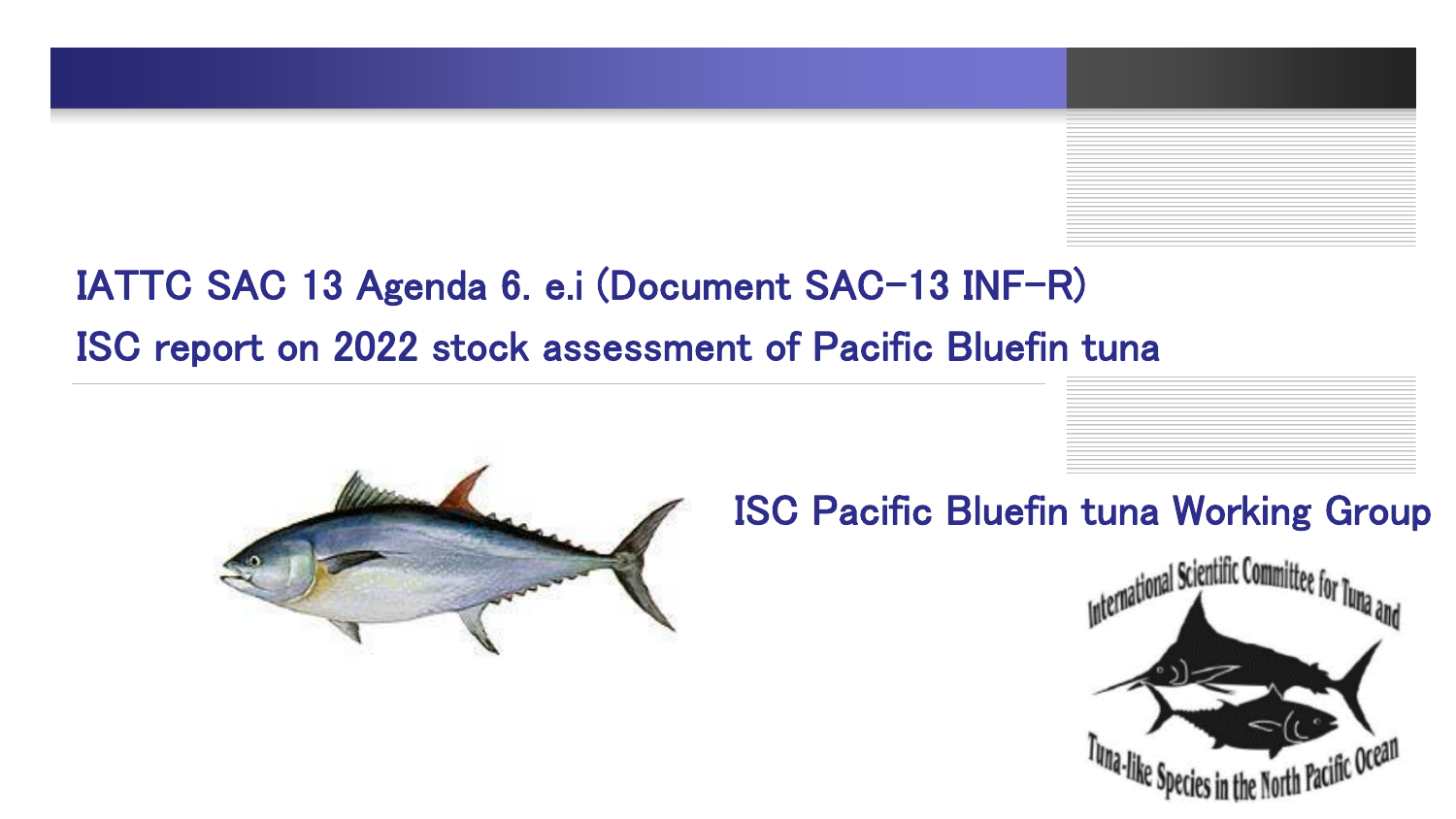# **Management and Stock Assessment of Pacific Bluefin tuna**

#### ❖ Management

- PBF is a single Pacific-wide stock managed by both the IATTC and the WCPFC.
	- The conservation and management measures (CMMs) of PBF have been discussed and crafted in the IATTC-WCPFC NC joint WG (JWG) and adopted by each Commission since 2018.
	- The CMMs involving the catch upper limits were firstly introduced in 2011 (WCPFC) and 2012 (IATTC), and those were strengthened in 2014 and 2015-2021 with the explicit rebuilding targets in both areas.
		- $\circ$  SSB $_{\sf Med}$  <sub>1952-2014</sub> (6.3%SSB<sub>0</sub>) as the initial rebuilding; 20%SSB<sub>0</sub> as the second rebuilding target.

IATTC SAC13

- In 2022, new CMMs, which relaxed those catch upper limits slightly, were introduced in both areas.
- ❖ Stock Assessment
	- ISC PBFWG conducts a stock assessment of PBF every two years.
		- WG Members were consisted of the scientists from Chinese Taipei, Japan, Korea, Mexico, U.S.A., SPC, and IATTC.
	- 2022 assessment was conducted on 8-18 March, online.
		- A data update assessment.
		- The latest benchmark assessment was conducted in 2020.
		- The assessment report will be reviewed and adopted by the ISC 22 in July.

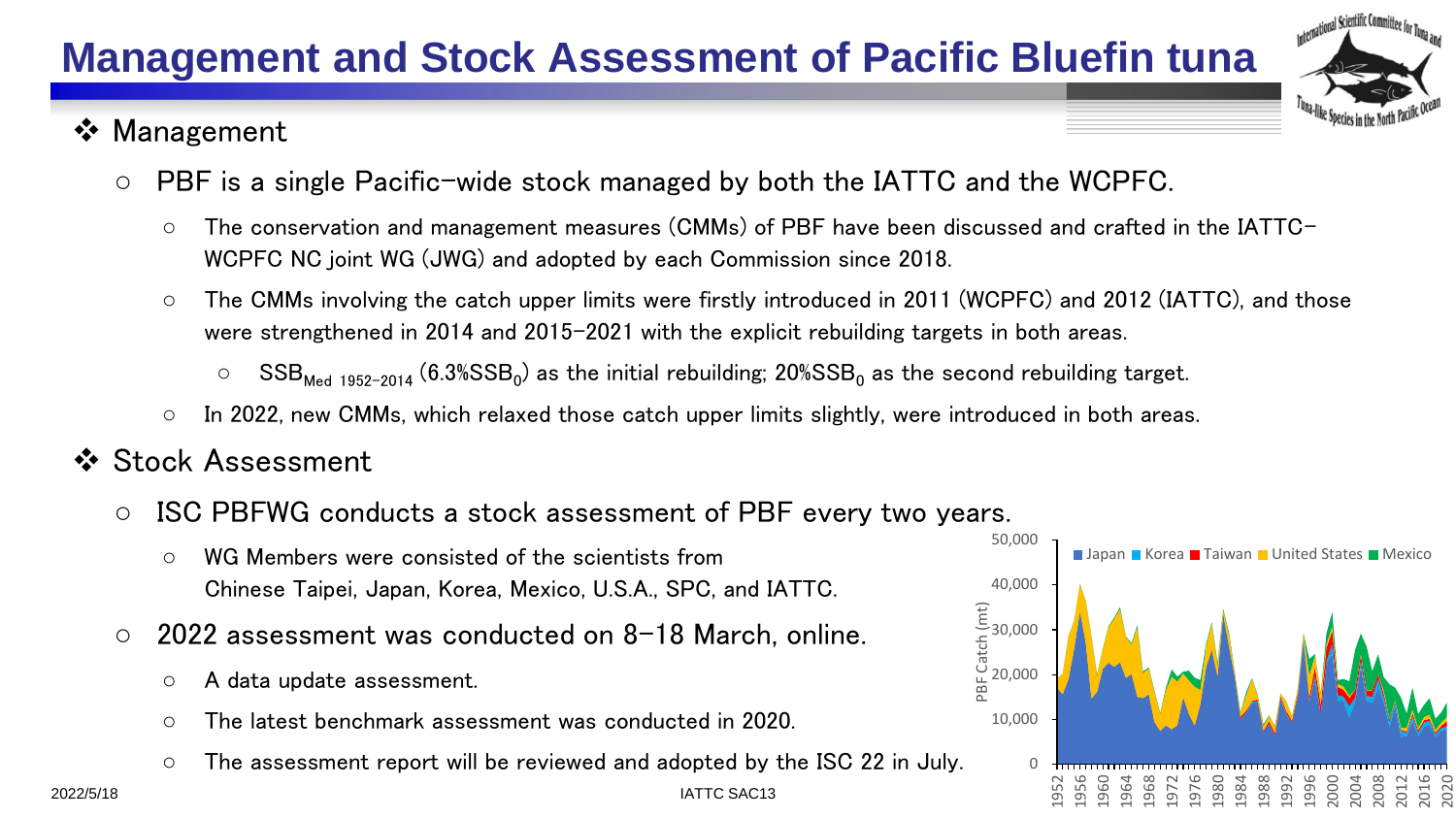#### **Overview of the 2022 assessment model**

- ❖ A fully integrated model (Stock Synthesis-Version 3.30)
	- Length-based, age-structured (0-20+) model
	- $\circ$  From 1952 to 2020 fishing year (July 1952 to June 2021)
- ❖ Pan-Pacific Assessment
	- No-spatially defined model (Area as Fleet approach) with consideration of the migration of fish through the age-based time-varying availability (and/or length-based gear selectivity) for each fleet based on the simulation study.
- ❖ Input Data
	- Quarterly catch time series from 25 fisheries (fleets)
	- Quarterly size composition data from 19 fisheries
	- 3 annual CPUEs (Twn & Jpn Longlines, Jpn Troll)
- ❖ Given biological traits (Growth, Maturity, Reproduction, M)
- ❖ Estimate initial conditions, population scale, catchability of the index, recruitments, and fishery selectivity

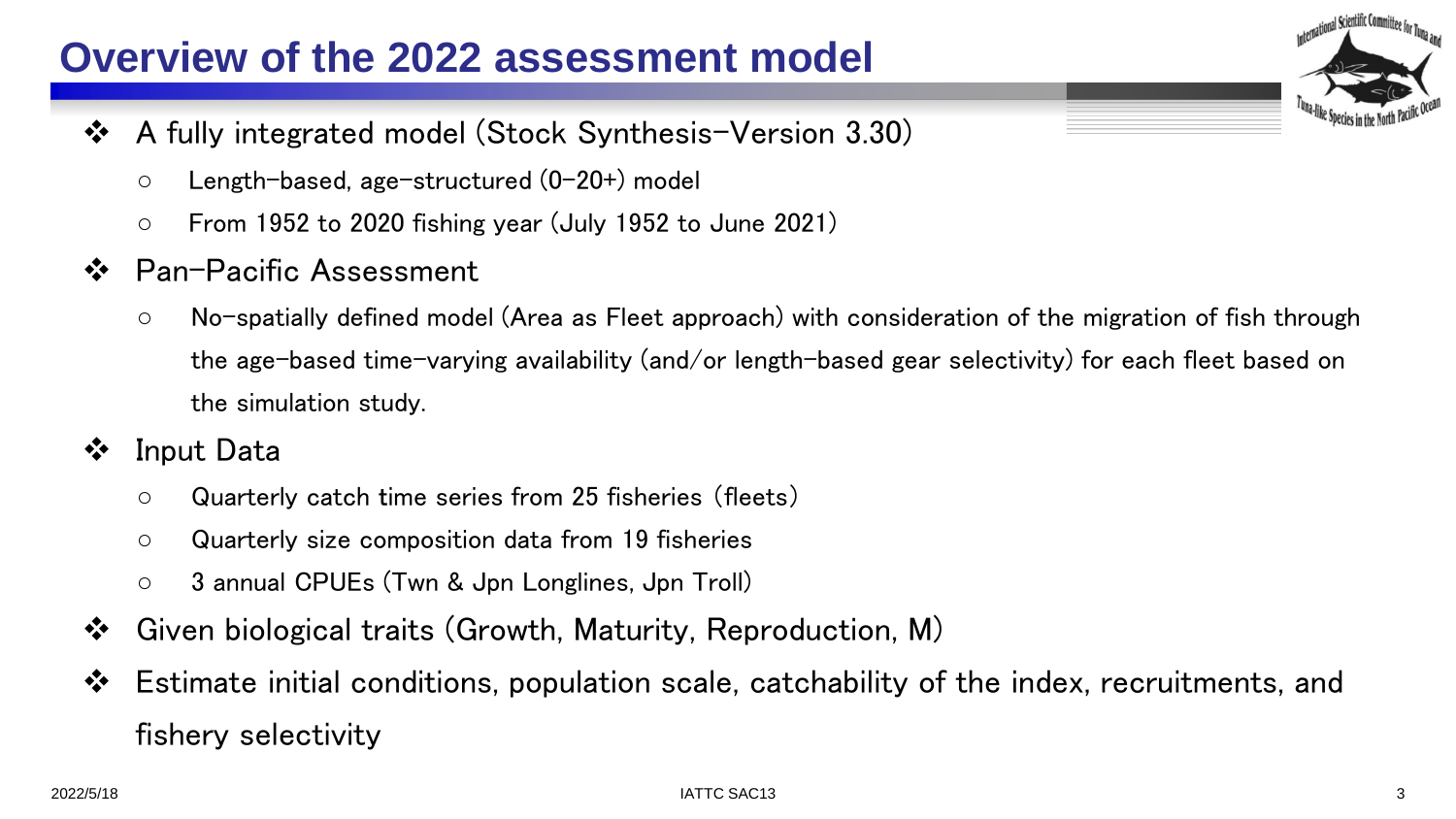#### ❖ Data

- $\circ$  from July 1952 to June 2021 (Add 2 years of data)
- A minor change in the standardization model of the Jpn LL CPUE index.
- A minor change in the JLL fleet to maintain consistency with the CPUE standardization model.
- The CPUE indices were not available in 2020 (Jpn LL) and 2017-2020 (Jpn troll).
- ❖ Modeling
	- Basically, no change in the assessment base-case model.
	- Performed two sets of sensitivity analyses to address observation model (base-case) and system dynamics model (short time-series model).
- ❖ Projection
	- $\circ$  Applied a new procedure for the bootstrapping replicate runs to correct the bias between the base case point estimates and the median estimates of the bootstrapping replicates.
	- Performed status quo projections based on the base-case model and some sensitivity models to test the robustness of the management advice to the different assumptions of the system dynamics model and observation model.

International Scientific Committee for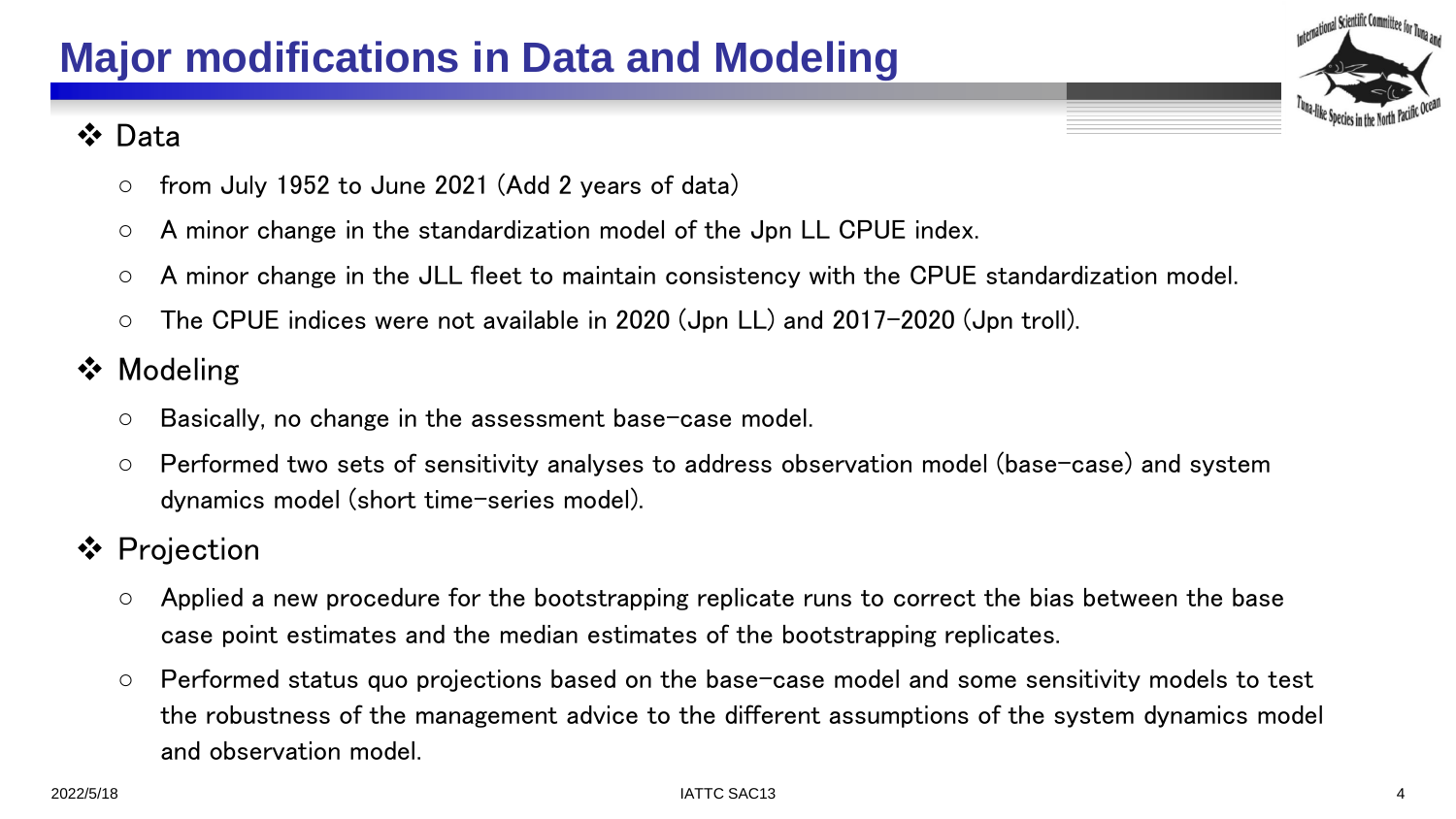#### **Results: Biomass time series**

- ❖ Total biomass in the terminal year (2020) is the 2<sup>nd</sup> highest peak in the assessment history.
- ❖ SSB declined from 1996 to 2010 and has increased since 2011.
	- $\circ$  Achieving the initial target (SSB<sub>med1952-2014</sub>) in 2019.
	- $\circ$  SSB at 2020 was 65,000 t (10.2%SSB<sub>0</sub>).
- ❖ Recruitments have fluctuated since 1952.
	- 2016 year-class was estimated to be high.
	- 2017-2020 recruits were uncertain.
		- Lack of reliable recruitment index in the base case model.



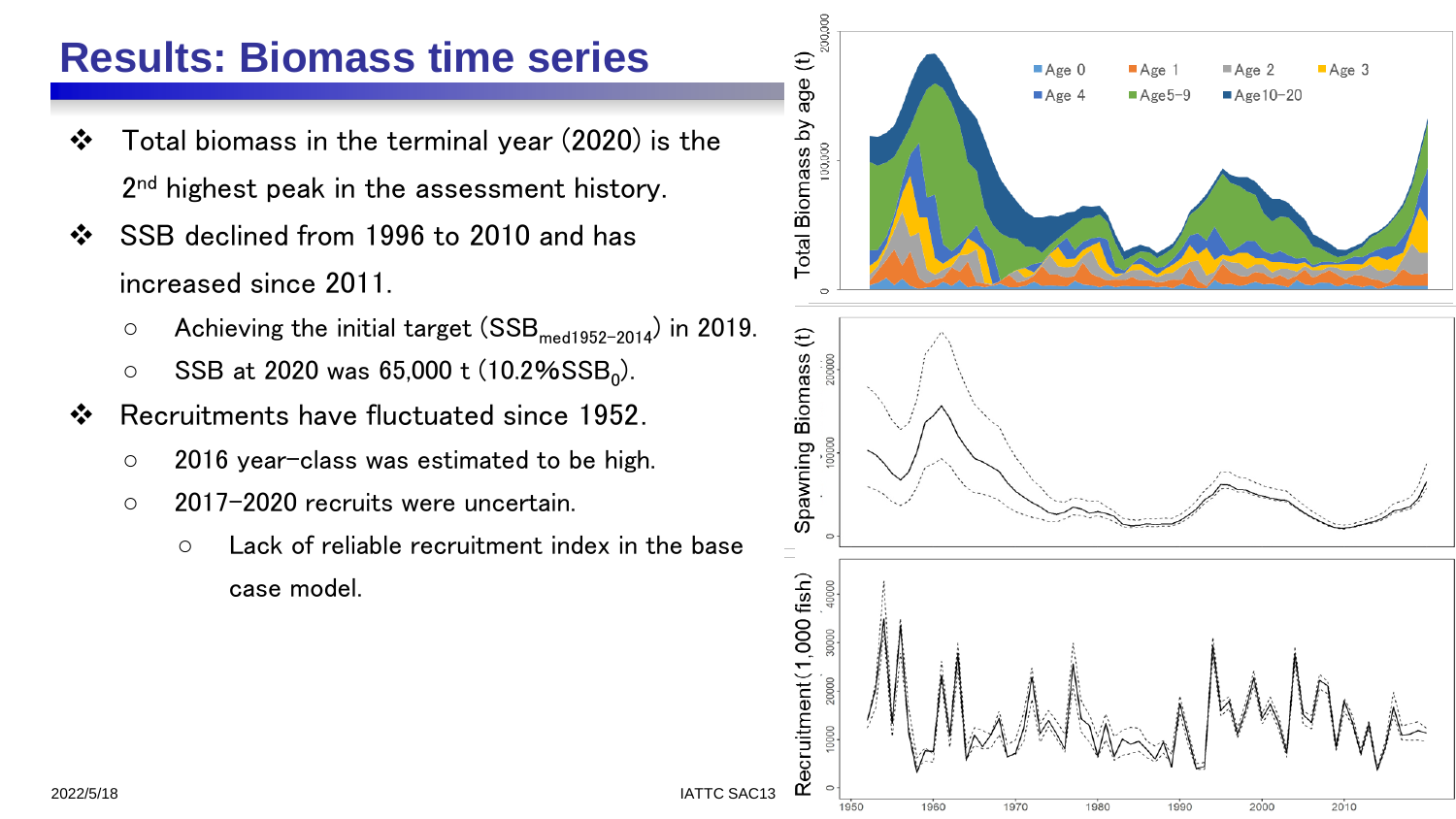#### **Results**:**Fishing mortality at Age and Candidate Reference Points**

- ❖ A substantial decrease in estimated F-at-Age is observed in young  $($  age 3) fish compared to the reference year in the WCPFC (2002-2004) or when the catch upper-limit first introduced (2011-2013).
- ❖ Terminal F ( $F_{2018-2020}$ ) has declined lower than most of the reference points commonly used.

| Reference Period | $(1-SPR)/(1/SPR_{xx\%})$ |      |      |              |              |              |              | Estimated SSB for<br>terminal year of | Depletion rate for<br>terminal year of |  |
|------------------|--------------------------|------|------|--------------|--------------|--------------|--------------|---------------------------------------|----------------------------------------|--|
|                  | Fmax                     | F0.1 | Fmed | $SPR_{10\%}$ | $SPR_{20\%}$ | $SPR_{30\%}$ | $SPR_{40\%}$ | each period (ton)                     | each period $(\%)$                     |  |
| 2002-2004        | 1.96                     | 2.89 | 1.16 | 1.08         | 1.21         | 1.38         | 1.61         | 35,881                                | 5.6%                                   |  |
| 2011-2013        | 1.54                     | 2.27 | 0.87 | 1.04         | 1.17         | 1.34         | l.56         | 16,313                                | 2.5%                                   |  |
| 2018-2020        | 0.75                     | 1.14 | 0.33 | 0.77         | 0.87         | 0.99         | 1.15         | 65,464                                | 10.2%                                  |  |



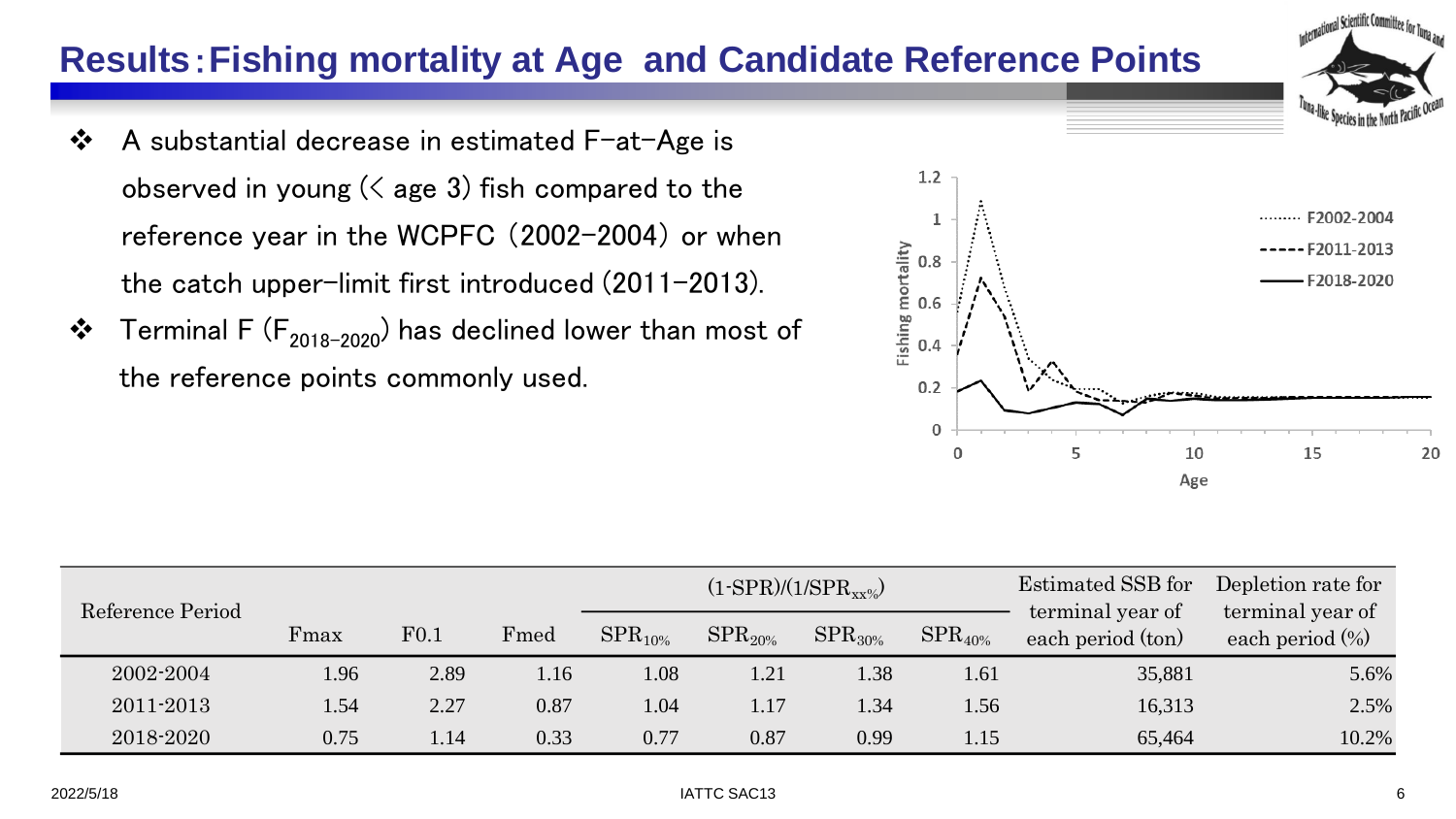The PBF SSB has gradually increased in the last 10 years, and its pace of increase is accelerating. These changes in biomass coincide with a decline in fishing mortality over the last decade. Based on these findings, the following information on the status of the PBF stock is provided:

- 1. No biomass-based limit or target reference points have been adopted for PBF, but the PBF stock is overfished relative to the potential biomass-based reference points  $(20\%SSB_{F=0})$  adopted for other tuna species by the IATTC and WCPFC. On the other hand, SSB reached its initial rebuilding target (SSB<sub>MED</sub> =  $6.3\%$ SSB<sub>F=0</sub>) in 2019, 5 years earlier than originally planned by RFMOs.
- 2. Although no fishing mortality-based reference points have been adopted for PBF by the IATTC and WCPFC, the recent (2018-2020)  $F_{\gamma_{\rm SBR}}$  is estimated to have reduced to a level to produce 30.7%SPR, which is below the level producing 20%SPR.



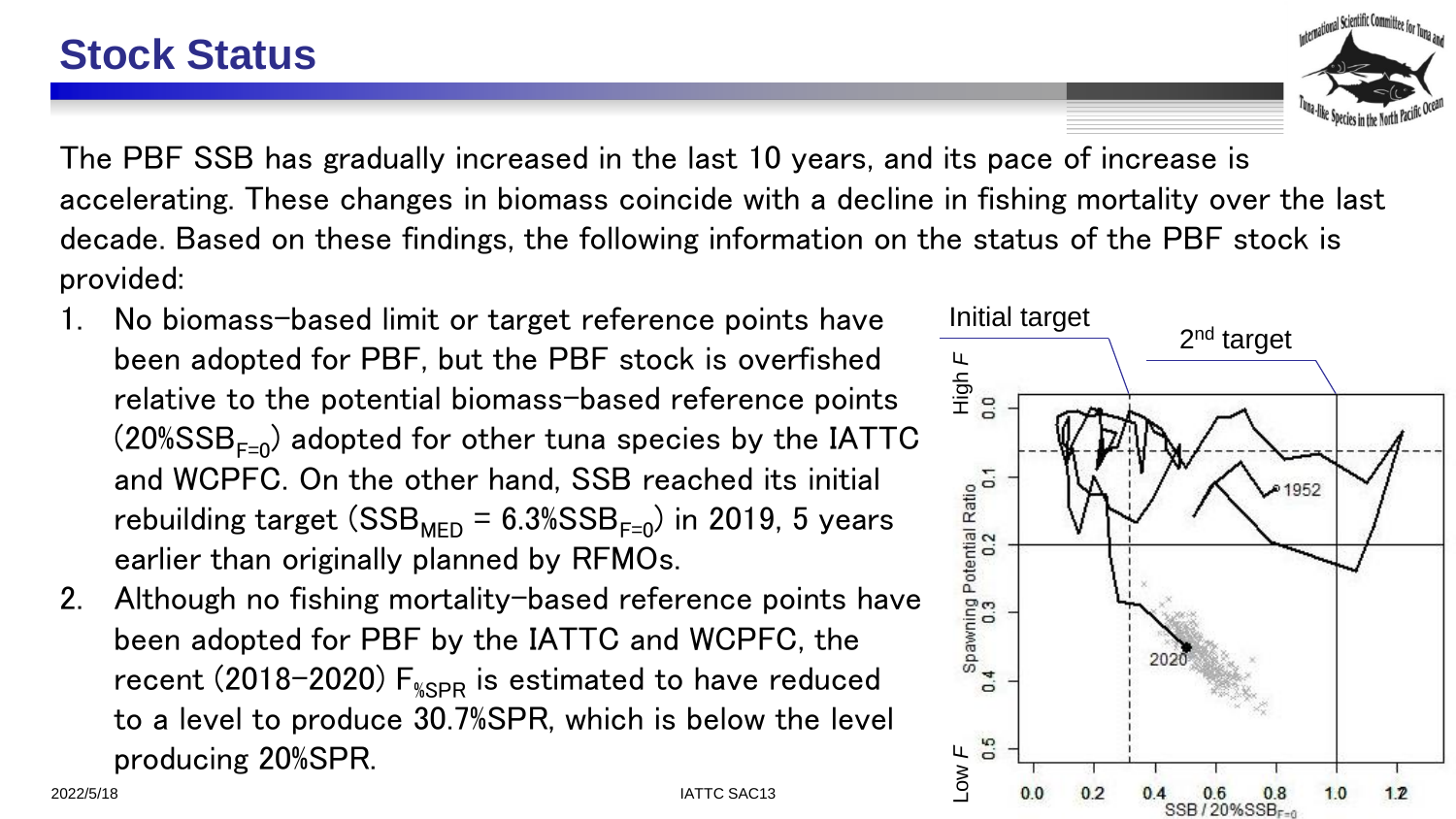## **Results: Fishery Impact plot**

- The impact of the EPO fisheries group was large before the mid-1980s, decreasing significantly thereafter.
- From the mid-1980s to the late 1990s, the WPO coastal fisheries group has had the greatest impact on the PBF stock.
- Since the introduction of the WPO purse seine fishery group targeting small fish (ages  $0-1$ ), the impact of this group has rapidly increased, and the impact in 2020 was greater than any of the other fishery groups.
- The WPO longline fisheries group has had a limited effect on the stock throughout the analysis period.
- In 2020, the estimated cumulative impact proportion between WPO and EPO fisheries is about 83% and





17%, respectively.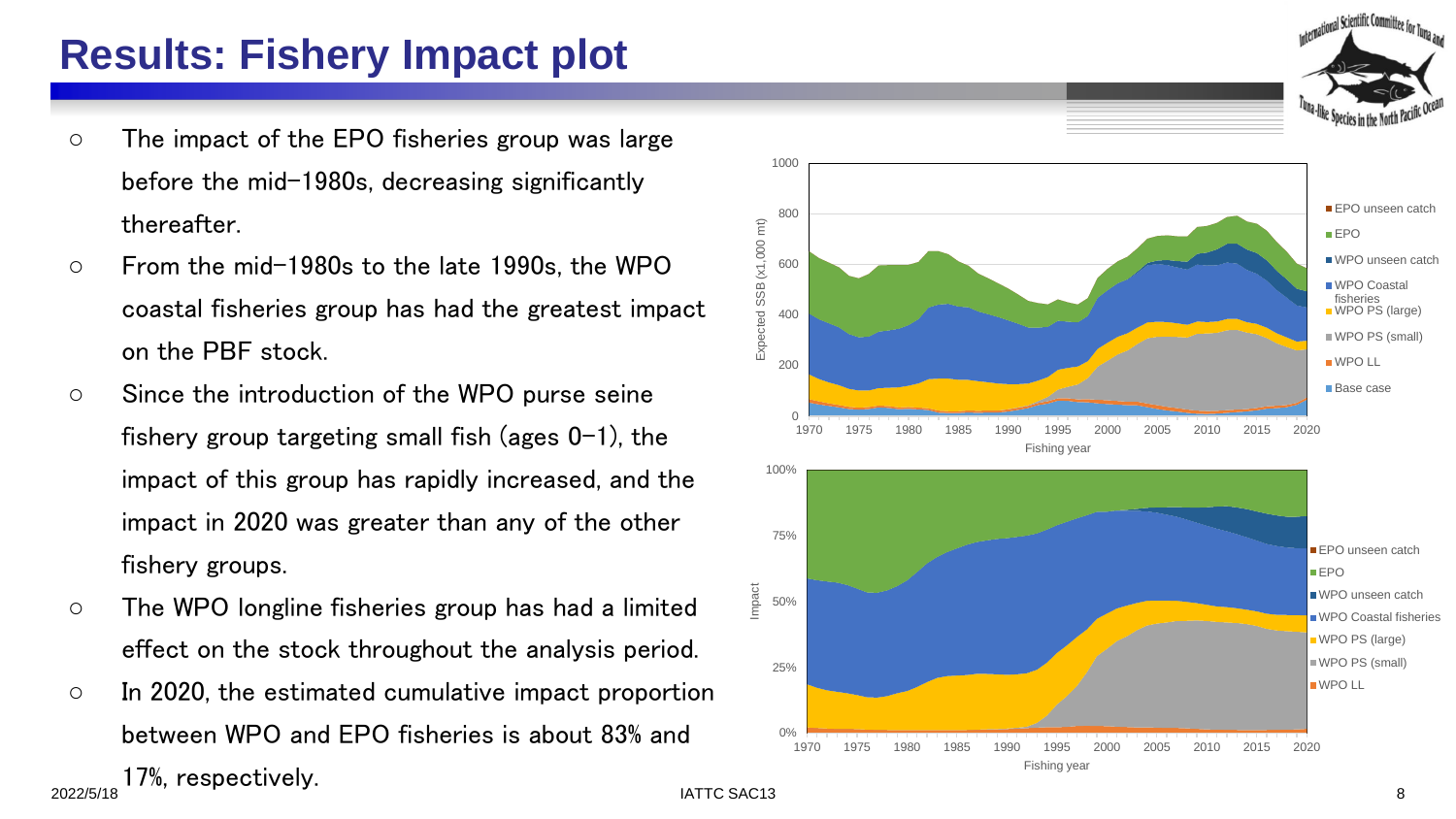### **Conservation info**:**Future projections**

- ❖ Under all examined scenarios, the second rebuilding target of WCPFC and IATTC, rebuilding to 20%SSB $_{F=0}$  by 2029 FY (10 years after reaching the initial rebuilding target) with at least 60% probability, is reached, and the risk of SSB falling below the historical lowest SSB at least once in 10 years is negligible.
- ❖ Also, amongst the projection scenarios assessed, Scenario 5 (the conversion of small fish quota to large fish quota at the current conversion factor of 1.47) achieved the second highest SSB when the second rebuilding target was met and in 2034 relative to the old CMM, Scenario 10.



ernational Scientific Committee for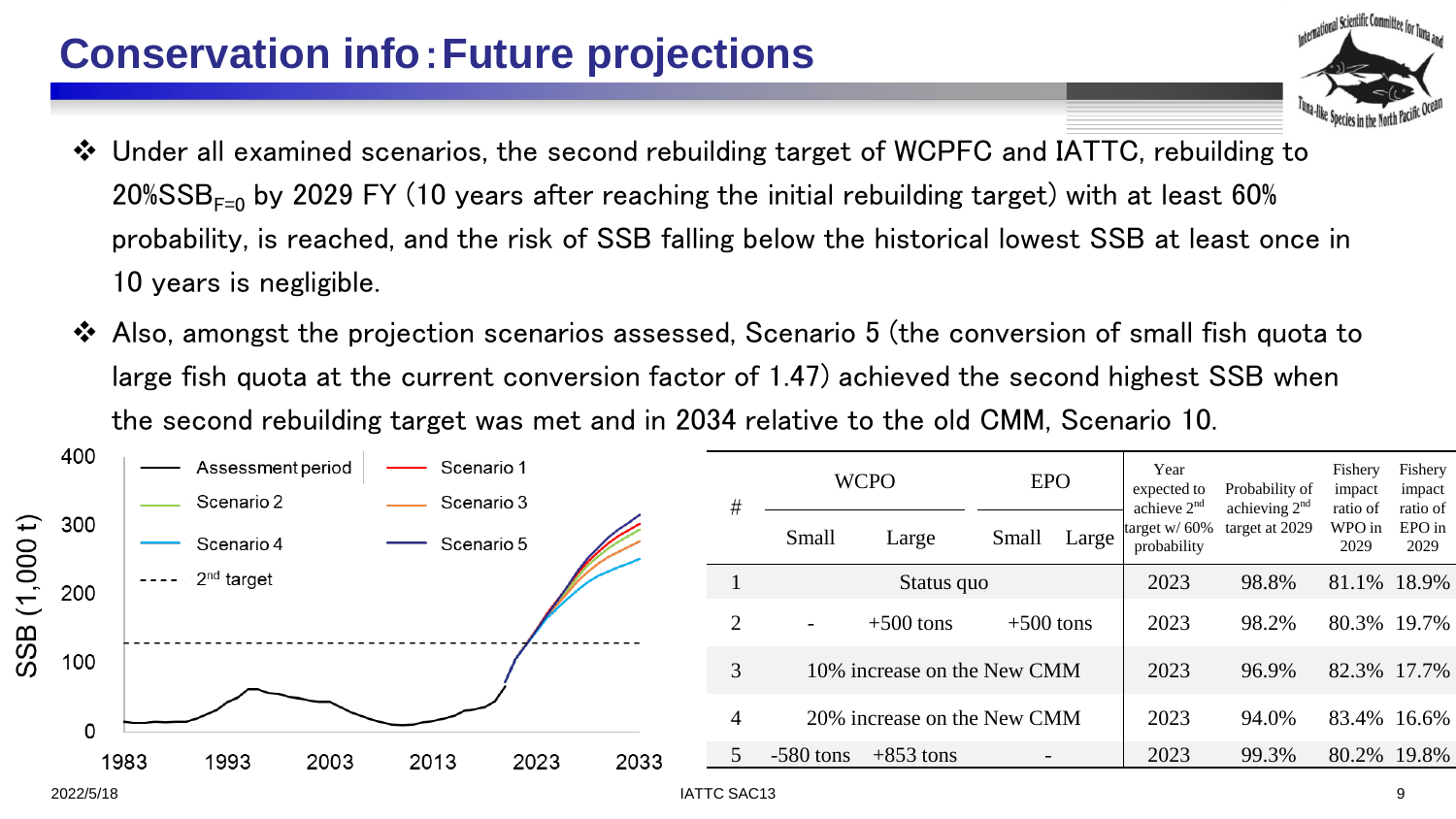## **Conservation info**:**Future projections (Tuning scenarios)**



- ❖ In scenarios 6-9 where future fishery impact ratios between WPO and EPO are specified by the RFMOs (ca 80:20 or 75:25 for WPO:EPO), the recovery probability or impact ratio was approximated during the search for the appropriate increase levels.
- ❖ More specifically, those scenarios were tuned to achieve the 2nd rebuilding target in 10 years after achieving the initial rebuilding target with 60% probability, and as a result, the catch increases are much more aggressive than other scenarios.

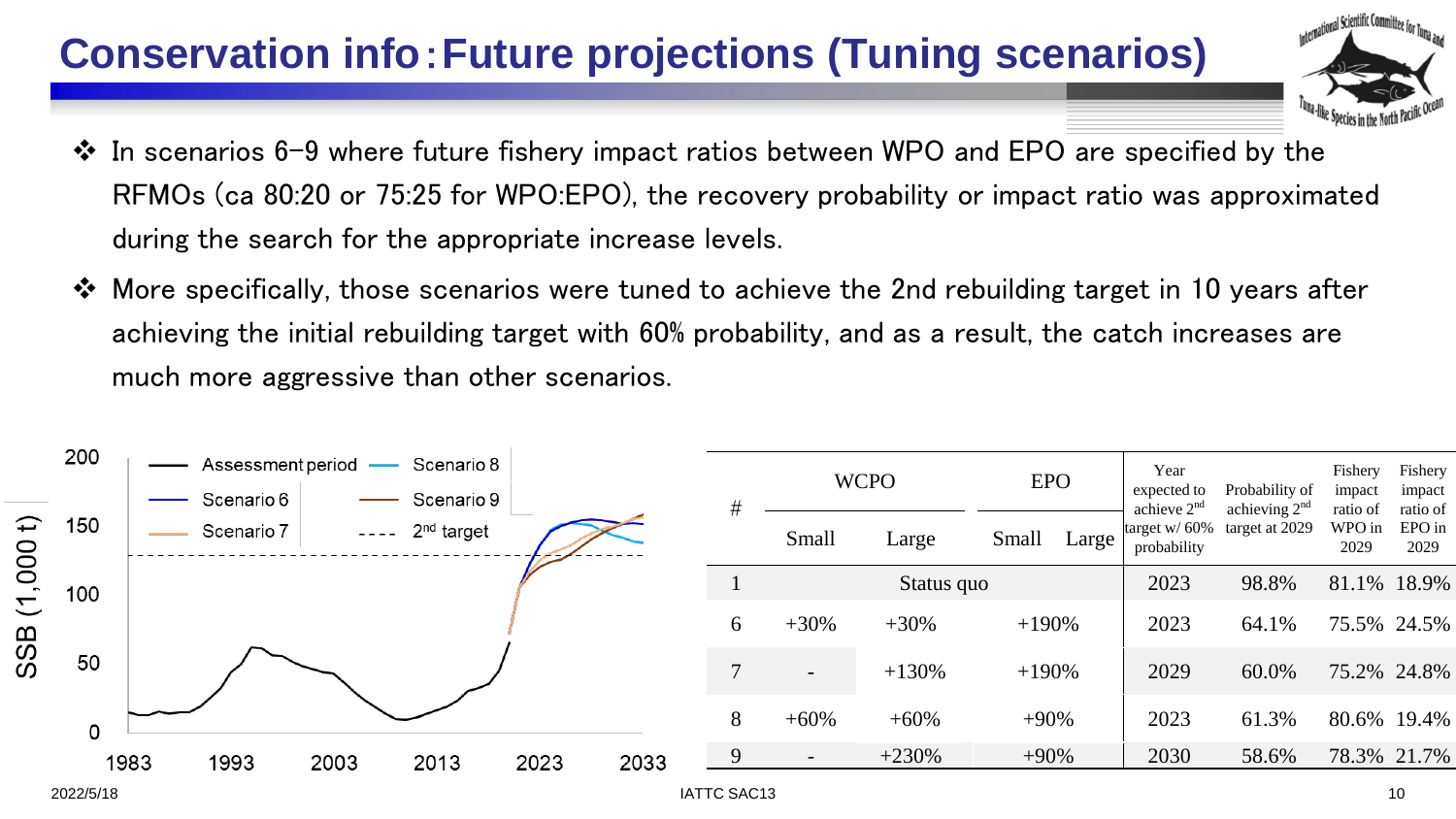#### **Conservation information: Kobe plot for projection**

The Kobe chart of the projection results shows that PBF SSB will recover to the 2nd rebuilding target due to reduced fishing mortality.



International Scientific Committee for Tuna and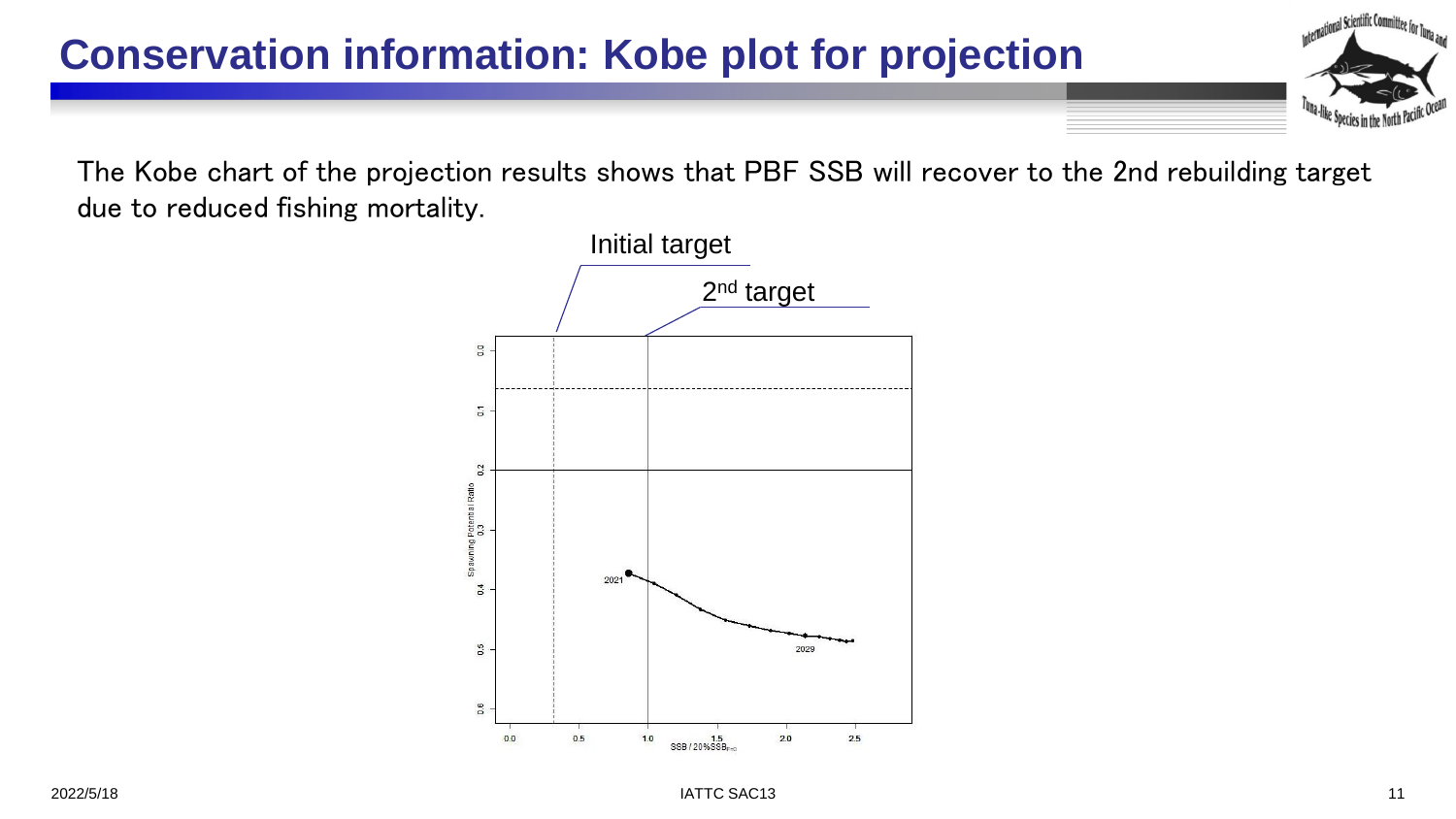## **Sensitivity runs and Robustness test: observation model**

- ❖ The recruitment monitoring survey has been conducted by Japan FRI since 2011.
- ❖ Index from this survey for the period when the troll index was not available (2017-2020) was submitted to the WG.
- ❖ The WG used this index as one of the sensitivity runs of the assessment.
- ❖ Also, the WG conducted a projection based on this sensitivity run to see the robustness of the management quantities.



International Scientific Committee

|           |                  |      |      |      |              |              | $(1-SPR)/(1-SPR_{xy\%})$ |              | Estimated SSB for                     | Depletion rate for                                |    |
|-----------|------------------|------|------|------|--------------|--------------|--------------------------|--------------|---------------------------------------|---------------------------------------------------|----|
|           | Reference Period | Fmax | F0.1 | Fmed | $SPR_{10\%}$ | $SPR_{20\%}$ | $SPR_{30\%}$             | $SPR_{40\%}$ | terminal year of each<br>neriod (ton) | terminal year of each<br>neriod $\left(\%\right)$ |    |
|           | 2002-2004        | .95  | 2.88 | l.18 | .08          | . 21         | .38                      | 1.61         | 36,108                                | $5.7\%$                                           |    |
|           | 2011-2013        | .53  | 2.26 | 0.89 | .04          | 1.17         | .34                      | 1.56         | 16,421                                | $2.6\%$                                           |    |
| 2022/5/18 | 2018-2020        | 0.81 | 1.23 | 0.37 | 0.80         | 0.90         | .03                      | 1.20         | 67,929                                | 10.7%                                             | 12 |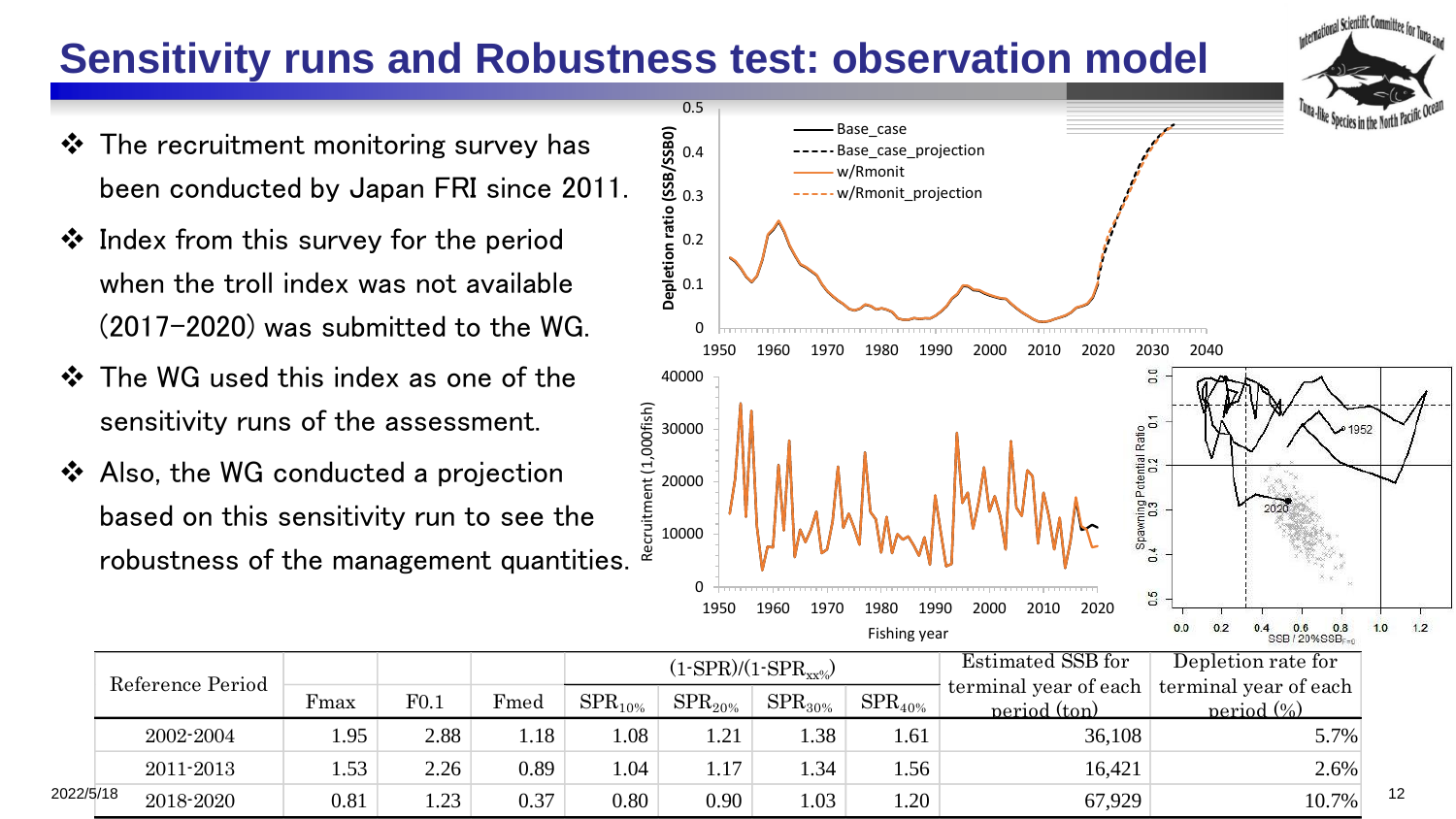## **Sensitivity runs and Robustness test: dynamics model**

- ternational Scientific Committee for
- ❖ The projections based on sensitivity runs for different (pessimistic side only) assumptions for the productivity of the stock were conducted to examine the effect of those alternative assumptions on the management advice based on the 2022 stock assessment base case as robustness tests.
- ❖ Lower steepness (0.85), Larger L infinity (5%), Lower M at age2+ (20%) were tested.
- ❖ All sensitivity models showed a recent recovery of the stock and projected to achieve the second rebuilding target within the specified period (10 years after achieving the initial target).

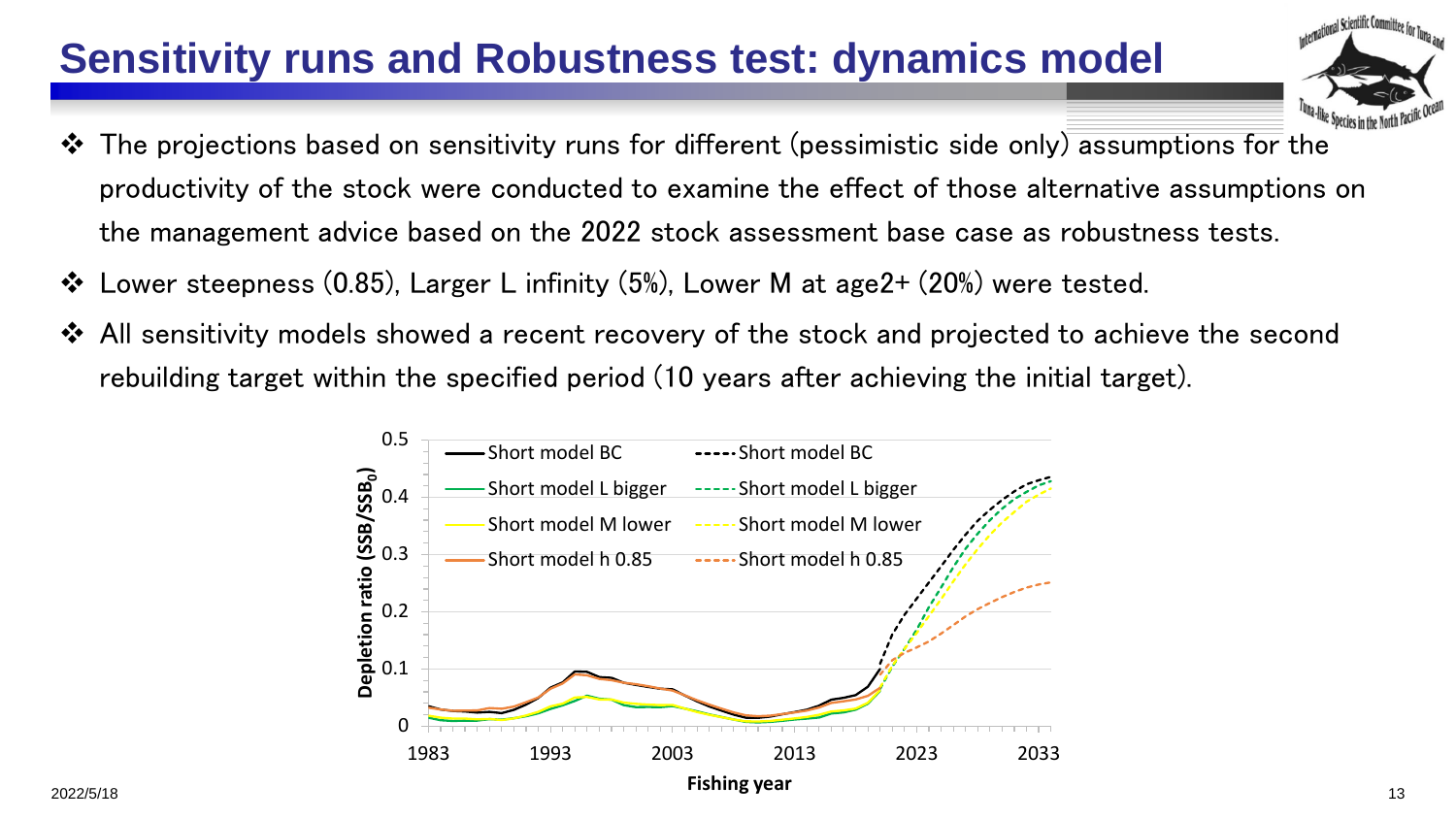## **Summary of the 2022 ISC PBF assessment**

- ❖ A data update assessment was conducted with 2 additional years of data (1952-2020 FY).
	- The model showed positive diagnostic results (ASPM, R0 profile, retrospective runs, hind-casting, goodness of fit).

<sub>tional</sub> Scientific Committee f

- The PBF Stock showed recovery of SSB continues since 2011.
	- $\checkmark$  SSB met its initial rebuilding target in 2019.
	- $\checkmark$  Fishing mortality in 2020 was lower than that corresponding to the 2<sup>nd</sup> rebuilding target (F<sub>20%SPR</sub>).
- ❖ Projections were conducted for the new CMM (as status quo) and other requested scenarios by JWG.
	- $\circ$  Under all examined scenarios, the 2<sup>nd</sup> rebuilding target is reached.
	- $\circ$  The conversion of small fish quota to large fish quota at the current conversion factor of (1.47) does not affect negatively to the stock recovery.
	- $\circ$  The future catch is expected to be much larger if the projection scenarios were tuned to achieve the 2<sup>nd</sup> target 10 years after achieving the initial target with a 60% probability.
	- $\circ$  The proportion of catch between small and large bluefin affects to the expected future catch if the projection is tuned to achieve the 2<sup>nd</sup> target in 10 years after achieving the initial target with a 60% probability.
- ❖ Robustness of the management quantities (e.g. probability of achieving rebuilding target) was examined for the alternative assumptions for the observation model and population dynamics model (productivity).
	- $\circ$  The management information based on the 2022 base case model was robust to those alternative assumptions. 14